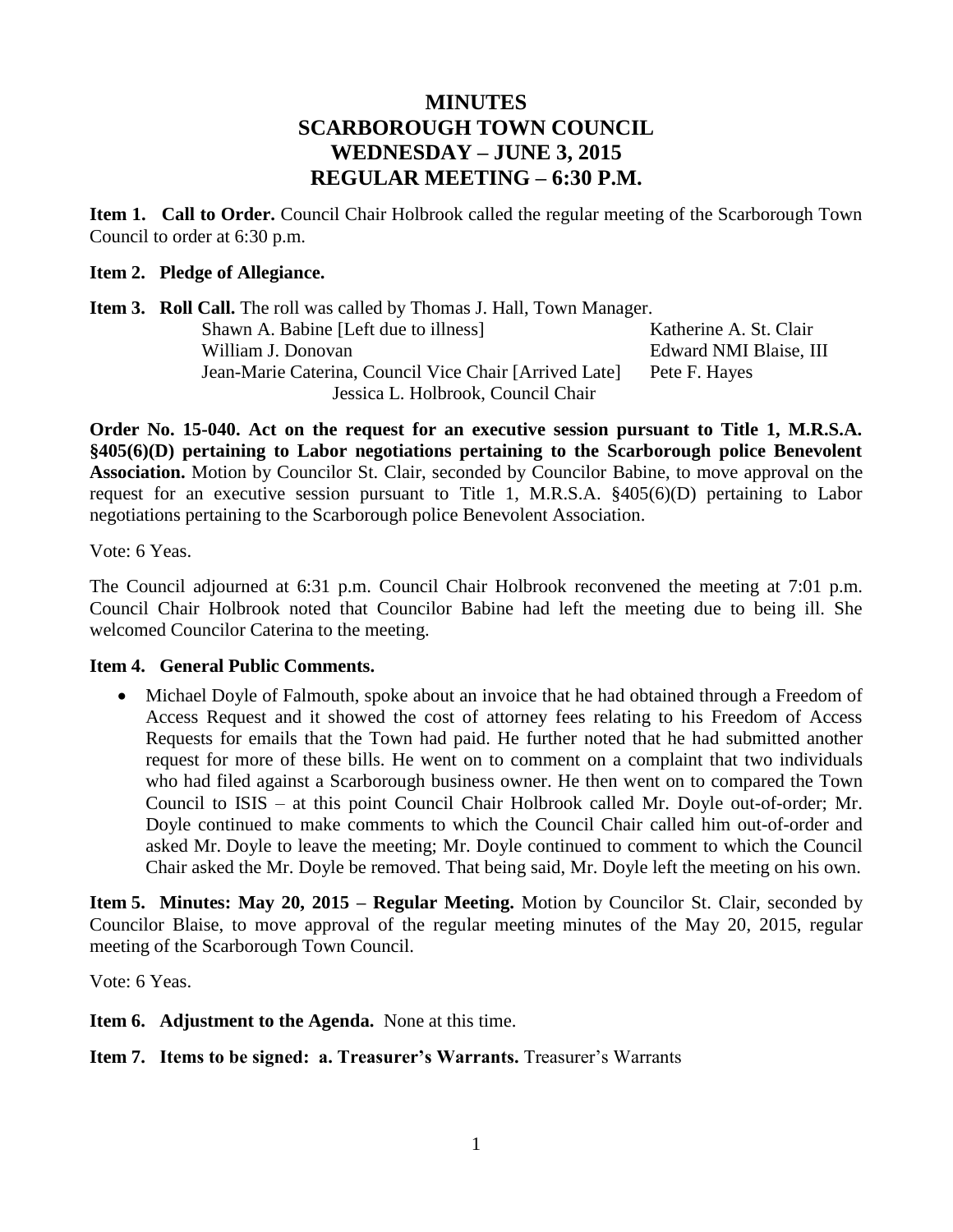**Order No. 15-038, 7:00 p.m. Public Hearing and second reading on the proposed amendments to Chapter 1002 – Shellfish Conservation Ordinance.** Council Chair Holbrook opened the public hearing. As there were not comments either for or against, the hearing was closed at 7:05 p.m.

Motion by Councilor Hayes, seconded by Councilor St. Clair, to move approval of the second reading on the proposed amendments to Chapter 1002 – Shellfish Conservation Ordinance, as follows:

# **CHAPTER 1002 TOWN OF SCARBOROUGH SHELLFISH CONSERVATION ORDINANCE**

IT HEREBY ORDAINED by the Town Council of the Town of Scarborough, Maine, in Town Council assembled, amends Chapter 1002 - the Town of Scarborough Shellfish Conservation Ordinance by adding either the underlined text or deleting the text shown in strikeover type, as shown below:

# **1. Authority:**

This Ordinance is enacted in accordance with 12 M.R.S.R.A., Section 6671.

# **2. Purpose:**

To establish a shellfish conservation program for the Town of Scarborough which will insure the protection and optimum utilization of shellfish resources within its limits. These goals will be achieved by means which may include:

- a. Licensing
- b. Limiting the number of shellfish harvesters
- c. Restricting the time and area where digging is permitted
- d. Limiting the minimum size of clams taken
- e. Limiting the amount of clams taken daily by a harvester
- f. Engaging in activities intended to protect and enhance the resource such as transplanting or seeding of shellfish.

## **3. Shellfish Conservation Committee:**

The Shellfish Conservation Program for the Town of Scarborough will be administered by the Shellfish Conservation Committee consisting of 7 members to be appointed by the Town Council for terms of 3 years. The Committee's responsibilities include:

a. Establishing annually in conjunction with the Dept. of Marine Resources, the number of shellfish digging licenses to be issued.

b. Surveying the clam flats to maintain current information on shellfish resources.

c. Submitting to the Town Council, proposals for the expenditures of funds for the purpose of shellfish conservation.

d. Keeping this Ordinance under review and making recommendations for its amendments.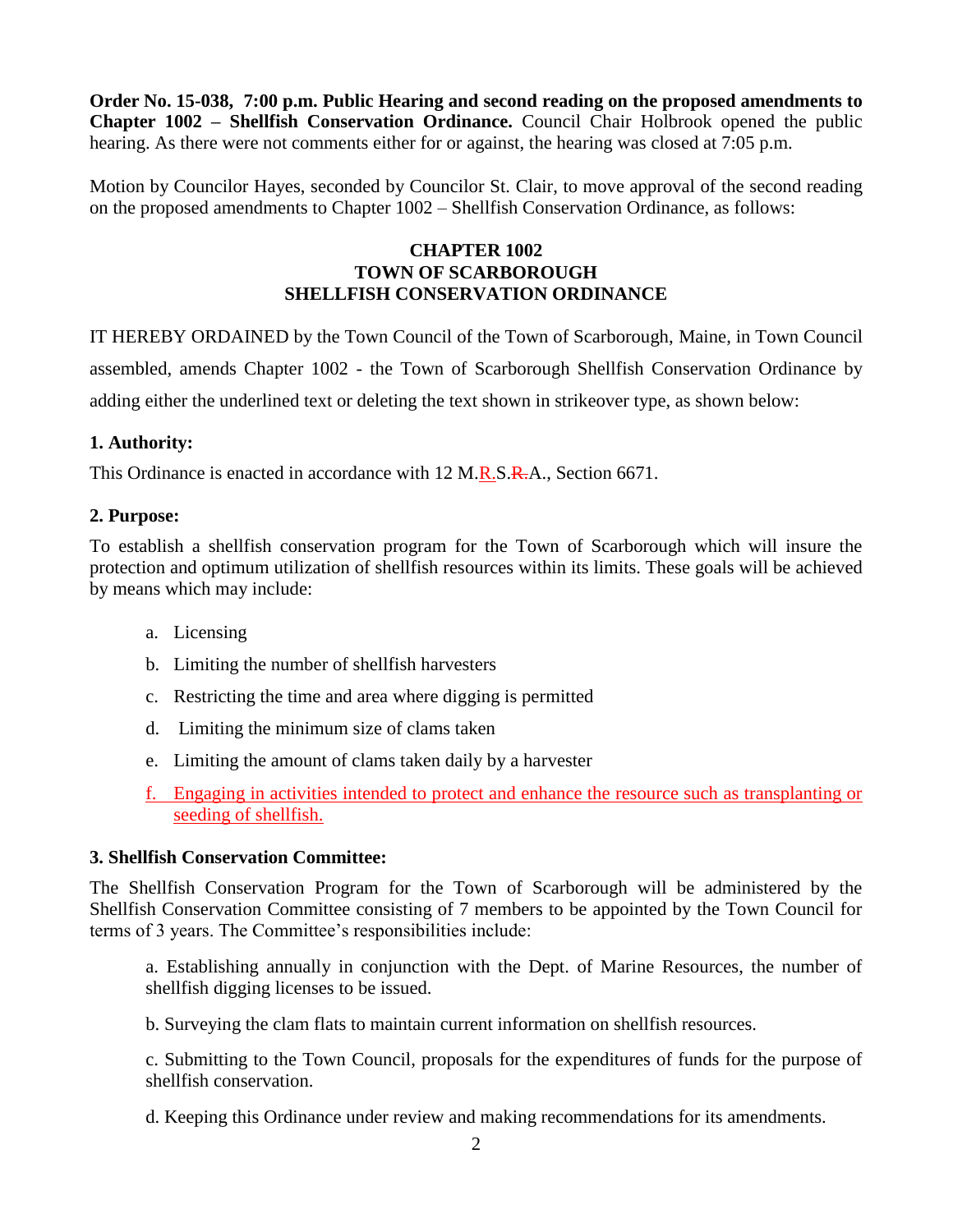e. Securing and maintaining records of shellfish harvest from the Town's managed shellfish areas and closed areas that are conditionally opened by the D.M.R.

f. Approving conservation closures and openings in conjunction with the Area Biologists of the D.M.R. [amended 01/03/01].

g. Submitting an annual report to the Municipality and the D.M.R. covering the above topics and all other committee activities.

## **4. Definitions:**

## **a. Resident**

The term "resident" refers to a person who has physically resided at a fixed, permanent and principal home in the town for at least six months next prior to the date of application for a license under this Ordinance or, in the case of student, to a student living temporarily outside of Scarborough while enrolled in a college, university or post-secondary school, provided such student maintains his or her fixed permanent principal home in Scarborough. [amended 07/17/02]

## **b. Non-resident**

The term "non-resident" means anyone not qualified as a resident under this Ordinance.

## **c. Shellfish, Clams**

When used in the context of this Ordinance, the words "shellfish and clams" mean soft-shell clams **MYA ARENARIA.**

## **d. Municipality**

Refers to the Town of Scarborough, Maine.

## **c. Conservation Projects**

Conservation Projects may include seeding projects, crab projects, school projects, surveys or any other projects accepted by the Shellfish Conservation Commission.

## **5. Licensing - Municipal Shellfish License Digging is required:**

It is unlawful for any person to dig or take shellfish from the shores and flats of this municipality without having a current license issued by this municipality as provided by this Ordinance. A Commercial Digger must also have a valid **STATE OF MAINE COMMERCIAL SHELLFISH** 

**LICENSE** issued by the Department of Marine Resources, if state law makes possession of the state license a prerequisite to issuance of a municipal license.

## **A. Designation, Scope and Qualifications:**

## **1. Resident Commercial Shellfish License:**

The license is available to residents of the Town of Scarborough who are 18 years or older and entitles the holder to dig and take any amount of shellfish from the shores and flats of this municipality and reciprocating municipalities.[amended 03/21/13]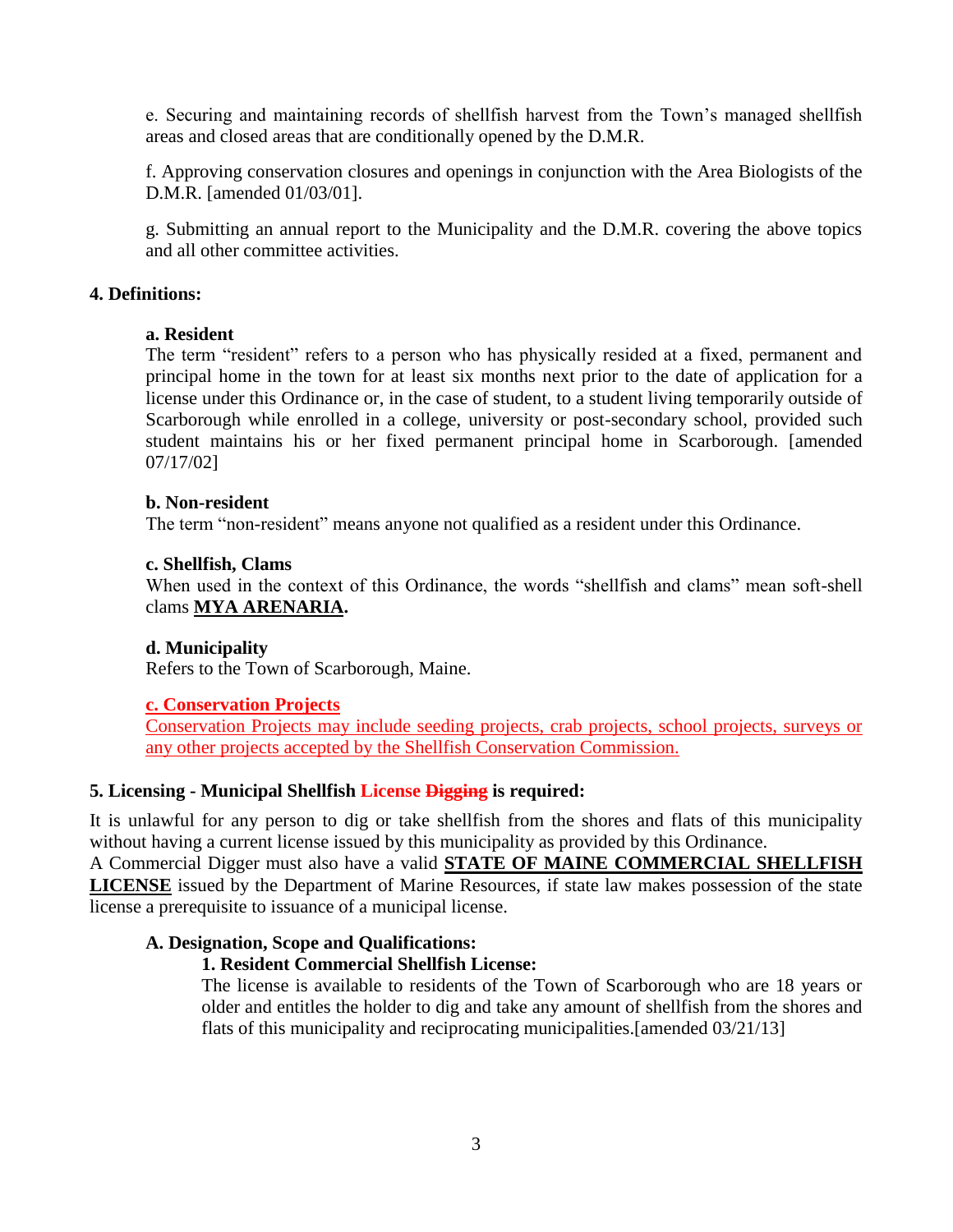### **2. Non-resident Non-reciprocating Commercial Shellfish License:**

The license is available to non-residents of this municipality who are 18 years or older and entitles the holder to dig and take any amount of shellfish from the shores and flats of this municipality.[amended 03/21/13]

### **3. Resident Student Commercial License:**

The license is available to residents of the Town of Scarborough who are full time students between the minimum age of twelve (12) years old and the maximum age of twenty-two (22) years old on May 1 of the year in which the application is made. Applicants must show proof of age and proof of school attendance, and except that students attending college must also show proof of a minimum of twelve (12) college credit hours per semester to be considered full-time students. Applicants under the age of 18 must also have the signature of a parent or guardian on the application for the license to be valid. This license entitles the holder to dig or take any amount of shellfish from the shores and flats of this municipality. [amended 01/03/01] [amended 07/17/02]

### **4. Non-resident Student Commercial License:**

The license is available to non-residents of the Town of Scarborough who are full time students between the minimum age of twelve (12) years old and the maximum age of twenty-two (22) years old on May 1 of the year in which the application is made. Applicants must show proof of age and proof of school attendance, except and except that students attending college must also show proof of a minimum of twelve (12) college credit hours per semester to be considered full-time students. Applicants under the age of 18 must also have the signature of a parent or guardian on the application for the license to be valid. This license entitles the holder to dig or take any amount of shellfish from the shores and flats of this municipality. [amended 01/03/01] [amended 07/17/02]

#### **5. Over 60 Resident Commercial Bushel License:**

The license is available to residents of the Town of Scarborough who are 60 years old and over. Applicants must show proof of age and residence. This license entitles the holder to dig or take one (1) bushel of shellfish from the shores and flats of this municipality at each tide. [amended 02/18/98] [amended 01/20/99]

#### **6. Residential Recreational Shellfish License:**

The license is available to residents and real estate taxpayers of this municipality and entitles the holder to dig and take no more than one peck of shellfish in any one day for the use of himself the holder and his or her family. It is a violation of this ordinance for any person to sell, or otherwise receive remuneration for, any shellfish harvested pursuant to a residential recreational shellfish license. Any holder of a recreational license who is cited by the Shellfish Conservation Officer for selling or otherwise receiving remuneration for any shellfish harvested pursuant to that license, in addition to being subject to the other penalties provided in this ordinance, shall be ineligible for a recreational license in the next licensing year following that violation. The Shellfish Conservation Officer's determination of violation may be appealed in the same manner as a license suspension under Section 5(H)(3).

## **6-a. Non-resident Recreational Shellfish License:**

The license is available to non-residents of the Town of Scarborough and entitles the holder to dig and take no more than one peck of shellfish in any one day for the use of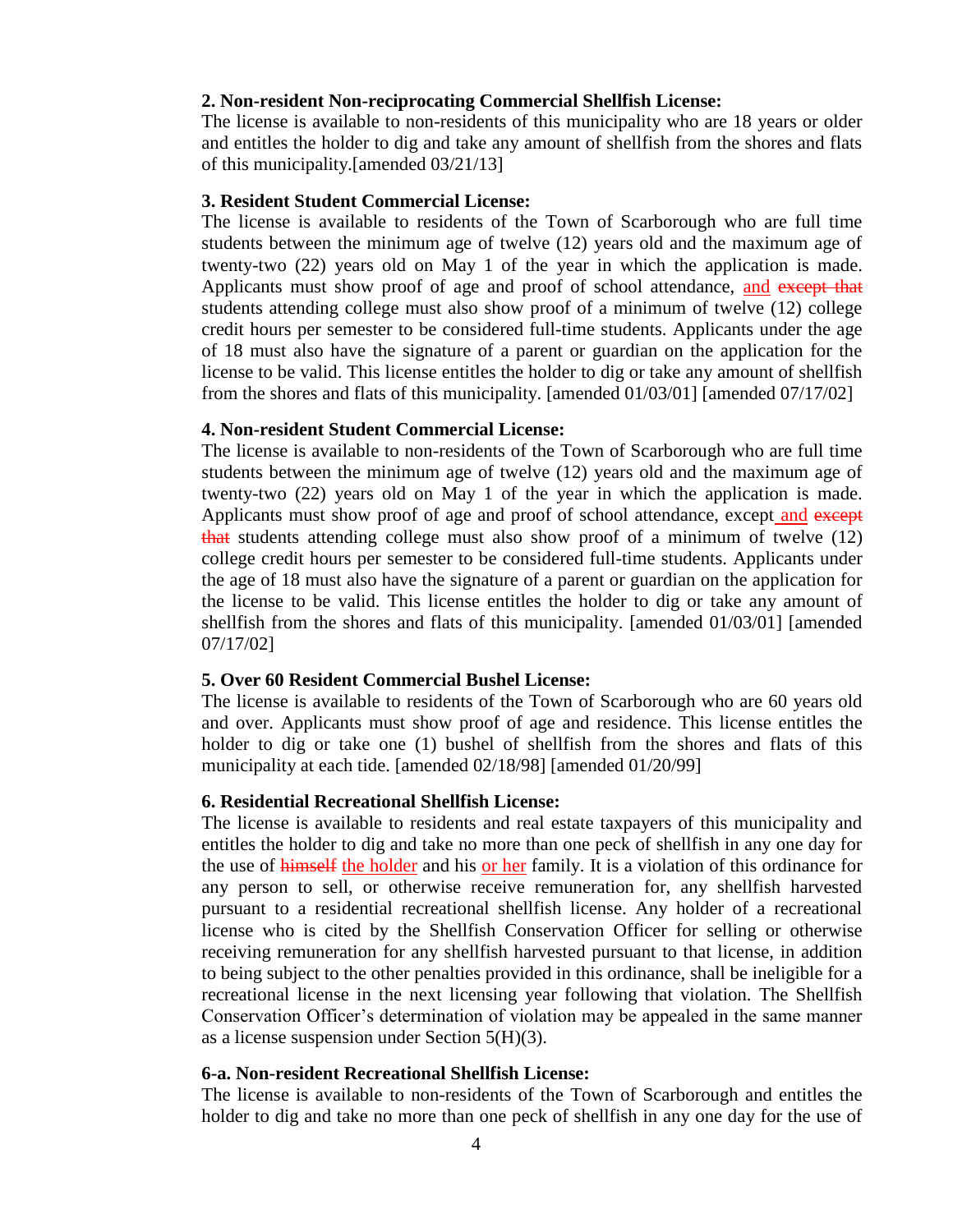himself the holder and his or her family. It is a violation of this ordinance for any person to sell, or otherwise receive remuneration for, any shellfish harvested pursuant to a nonresident recreational shellfish license. Any holder of a non-resident recreational shellfish license who is cited by the Shellfish Conservation Officer for selling or otherwise receiving remuneration for any shellfish harvested pursuant to that license, in addition to being subject to the other penalties provided in this ordinance, shall be ineligible for a recreational license in the next licensing year following that violation. The Shellfish Conservation Officer's determination of violation may be appealed in the same manner as a license suspension under Section 5(H). [03/19/03]

## **7. Resident Recreational Day Licenses.**

This license entitles residents and real estate taxpayers of the Town of Scarborough to dig or take up to one peck of shellfish from the shores and flats or this municipality during a single calendar day specified in the license. The duration of this license is one calendar day only. [02/18/98]

#### **8. Non-resident Recreational Day Licenses.**

This license entitles non-residents of the Town of Scarborough to dig or take up to one peck of shellfish from the shores and flats or this municipality during a single calendar day specified in the license. The duration of this license is one calendar day only. [02/18/98]

## **9. License must be signed.**

The licensee must sign the license to make it valid.

## **10. Commercial license applicant may only apply for one type.**

A commercial license applicant may only apply for one type of commercial license under this Ordinance.

#### **B. Contents of Application:**

Any person may apply to the Town Clerk for the license required by this ordinance on forms provided by the municipality.

## **1. Contents of the Application:**

The application must be in the form of an affidavit and must contain the applicant's name, current address, birth date, height, weight, signature and whatever other information the Town Clerk may require.

#### **2. False Statements.**

Any person who provides information in support of an application under this ordinance must do so in the form of an affidavit. If the applicant provides false information, the applicant forfeits the right to a license and a license previously issued to that applicant shall become void. Any other person who gives false information in support of an application under this ordinance commits a violation of this ordinance punishable under section 5(K). [02/18/98].

#### **C. Fees:**

The fees for the licenses are as specified in the Schedule of License, Permit and Application Fees established by the Town Council, and must accompany in full the application for the respective license. Fees for non-resident licenses shall not exceed twice the amount charged for the equivalent resident licenses. The Town Clerk shall pay all fees received to the Town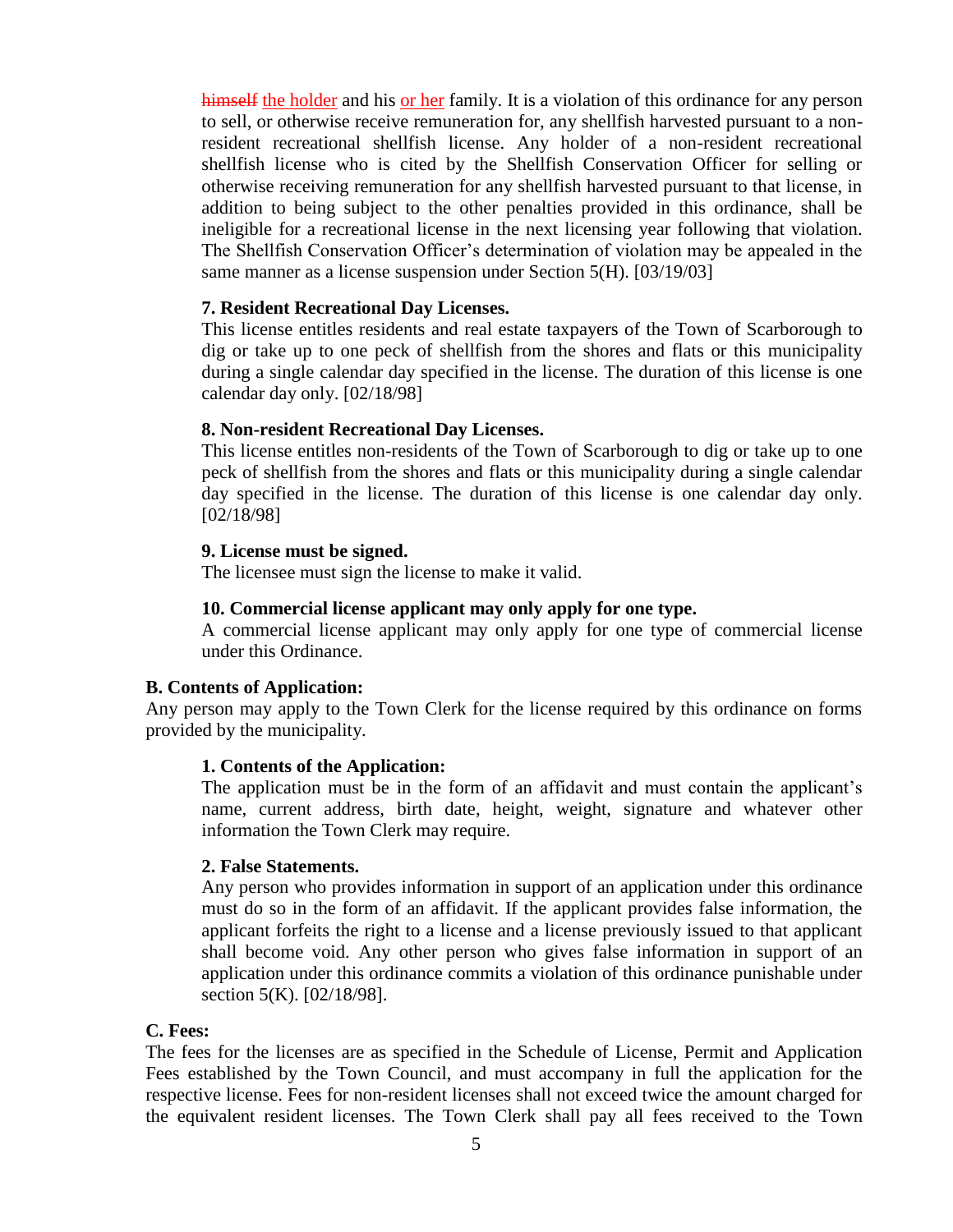Treasurer. Fees received for shellfish licenses shall be used by the Town for shellfish management, conservation and enforcement. Fees are non-refundable, except that the holder of a student commercial license who surrenders the license within seventy-five (75) after the date of issuance shall receive a refund of one-half the license fee. [01/05/00]

# **D. Conservation Activities:**

The Town encourages all shellfish diggers to protect and enhance the resource by participating in conservation activities such as seeding clam beds, participating in shellfish surveys, and participating in other approved resource management activities. All Commercial License holders 18 years of age or older may be required to participate in shellfish seeding as deemed necessary by the Shellfish Conservation Committee. Seeding or other approved conservation activities also may be undertaken on a volunteer basis. Commercial License Holders who complete the specified number of hours of conservation activities which may include required shellfish seeding hours and volunteer hours for a total of twelve (12), will be eligible for priority license renewal pursuant to Section 5.E.4.(a) of this Ordinance.

The Shellfish Conservation Committee will approve all accepted conservation activities by a majority vote. The names and number of hours completed on an accepted conservation activity will be recorded in writing by the Shellfish Conservation Officer and submitted to the Shellfish Committee on a monthly basis for their records.

It shall be the sole responsibility of the Commercial License holder to contact the Shellfish Committee Members or the Shellfish Officer to determine the conservation available to participate in. The Shellfish Committee Chair, with consent of the majority membership of the Committee, may designate special conservation work during any period of State closure of the Town of Scarborough shellfish beds. The Chair may poll the Committee by telephone, email, fax or in person for the purposes of this section. Each Commercial License holder is encouraged to contribute at least half of their voluntary conservation activity in the form of low tide work. All crab trapping is considered low tide work. The conservation year will run from May  $1<sup>st</sup>$  to November 30<sup>th</sup>. School conservation activities have a deadline of December 31<sup>st</sup> and are limited to a maximum of three (3) hours per project and six (6) hours total allowed.

The Shellfish Conservation Committee may waive all or part of the requirement for shellfish seeding for an applicant who provides the Committee with a written statement from a physician indicating that the applicant was not able to participate in any regularly scheduled shellfish seeding do to incapacitation by illness or injury. The Committee may also allow the following alternative conservation work, on an hour for hour basis, upon the request of an applicant made at a regular monthly meeting of the Committee. Such alternative work may be used to meet the shellfish seeding requirement or may be used to qualify as additional volunteer conservation activity:

- i. Another time to complete conservation time for an applicant who demonstrates to the Committee that the illness or incapacitation of a parent, spouse or child prevented that person from participating in regularly scheduled conservation time; or,
- ii. Alternate, less strenuous work for an applicant who provides the Committee with a written statement from a physician indicating that the applicant is not physically able to participate in regular conservation work.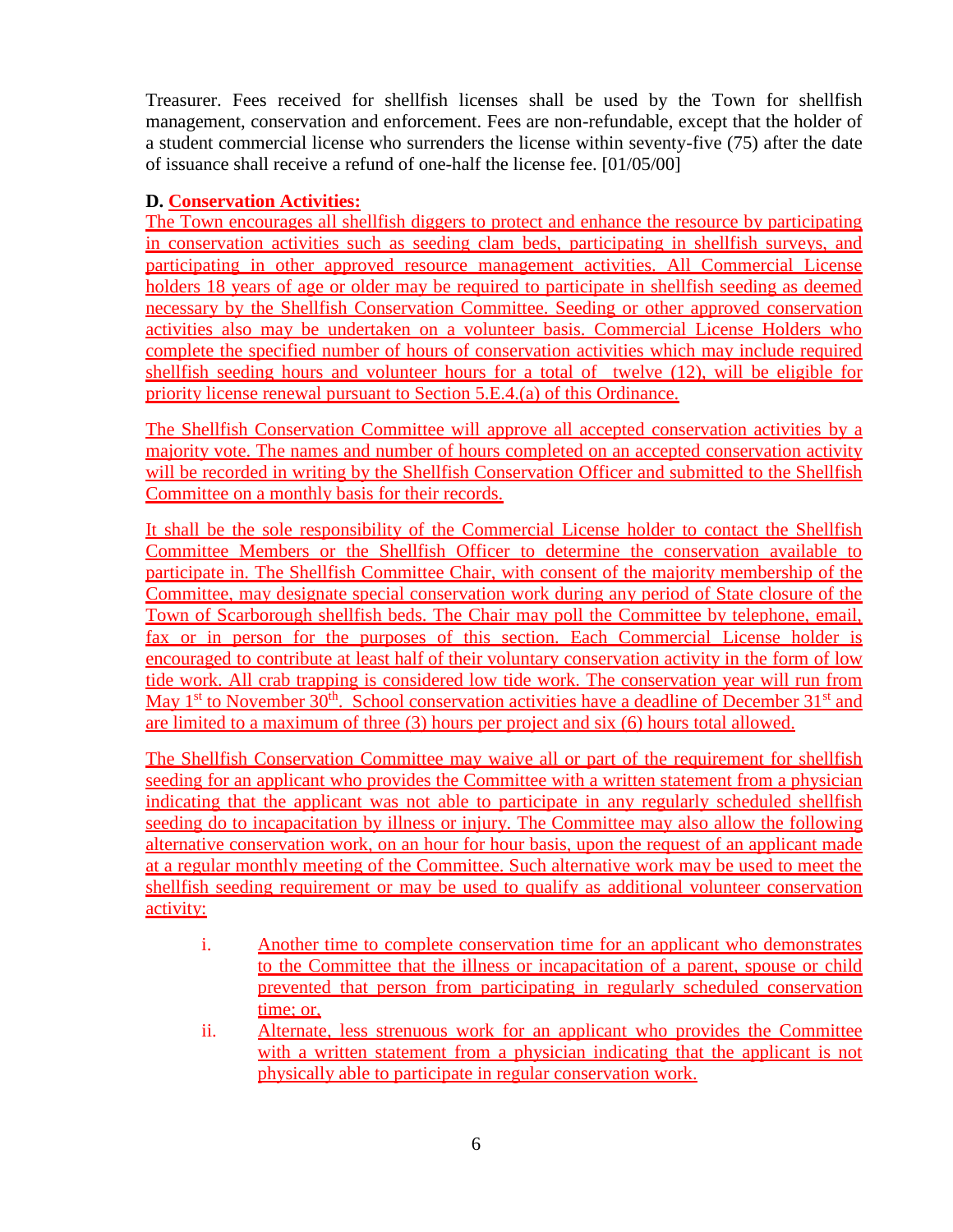### **E. Issuance of Shellfish Licenses Limitation of Diggers:**

Clam resources vary in density and size distribution from year to year and over the limited soft clam producing area of the Town. It is essential that the town carefully husband its shellfish resources. Following the annual review of the town's clam resources, its size distribution, abundance and the warden's reports, as required by Section 3, the Shellfish Conservation Committee, in consultation with the D.M.R. area biologist, will determine whether limiting commercial or recreational shellfish licenses is an appropriate shellfish management option for the following year.

The Shellfish Conservation Committee will approve all accepted conservation projects by a majority vote. The names and number of hours completed on an accepted conservation project will be recorded in writing by the Shellfish Conservation Officer and submitted to the Shellfish Committee on a monthly basis for their records.

It shall be the sole responsibility of the Commercial License holder to contact the Shellfish Committee Members or the Shellfish Officer to determine the conservation work available to participate in. The Shellfish Committee Chair, with consent of the majority membership of the Committee, may designate special conservation work during any period of State closure of the Town of Scarborough shellfish beds. The Chair may poll the Committee by telephone, email, fax or in person for the purposes of this section. Each Commercial License holder is required to contribute half their required conservation hours in the form of low tide work. The conservation year will run from May 1 to October 31. School conservation projects have a deadline of December 31 and are limited to a maximum of three (3) hours per project and six (6) hours total allowed. [amended 01/03/01] [amended 07/17/02] [amended 03/17/04][amended 03/21/13]

The Shellfish Conservation Committee may waive all or part of the requirement for conservation time for an applicant who provides the Committee with a written statement from a physician indicating that the applicant was not able to participate in any regularly scheduled conservation time due to incapacitation by illness or injury. The Committee may also allow the following alternative conservation work, on an hour-for-hour basis, upon the request of an applicant made at a regular monthly meeting of the Committee:

- i. Another time to complete conservation time for an applicant who demonstrates to the Committee that the illness or incapacitation of a parent, spouse or child prevented that person from participating in regularly scheduled conservation time, or
- ii. Alternate, less strenuous work for an applicant who provides the Committee with a writing statement from a physician indicating that the applicant is no physically able to participate in regular conservation work. [01/05/00]

**1)** Prior to February 1 of 1998 and each succeeding year, the committee shall report its findings and document recommendations for the allocation of commercial and recreational licenses to be made available for the following license-year to the Commissioner of Marine Resources for concurrence.

**2)** After receiving approval of proposed license allocations from the Commissioner of Marine Resources and prior to February 1 of 1998 and each succeeding year, the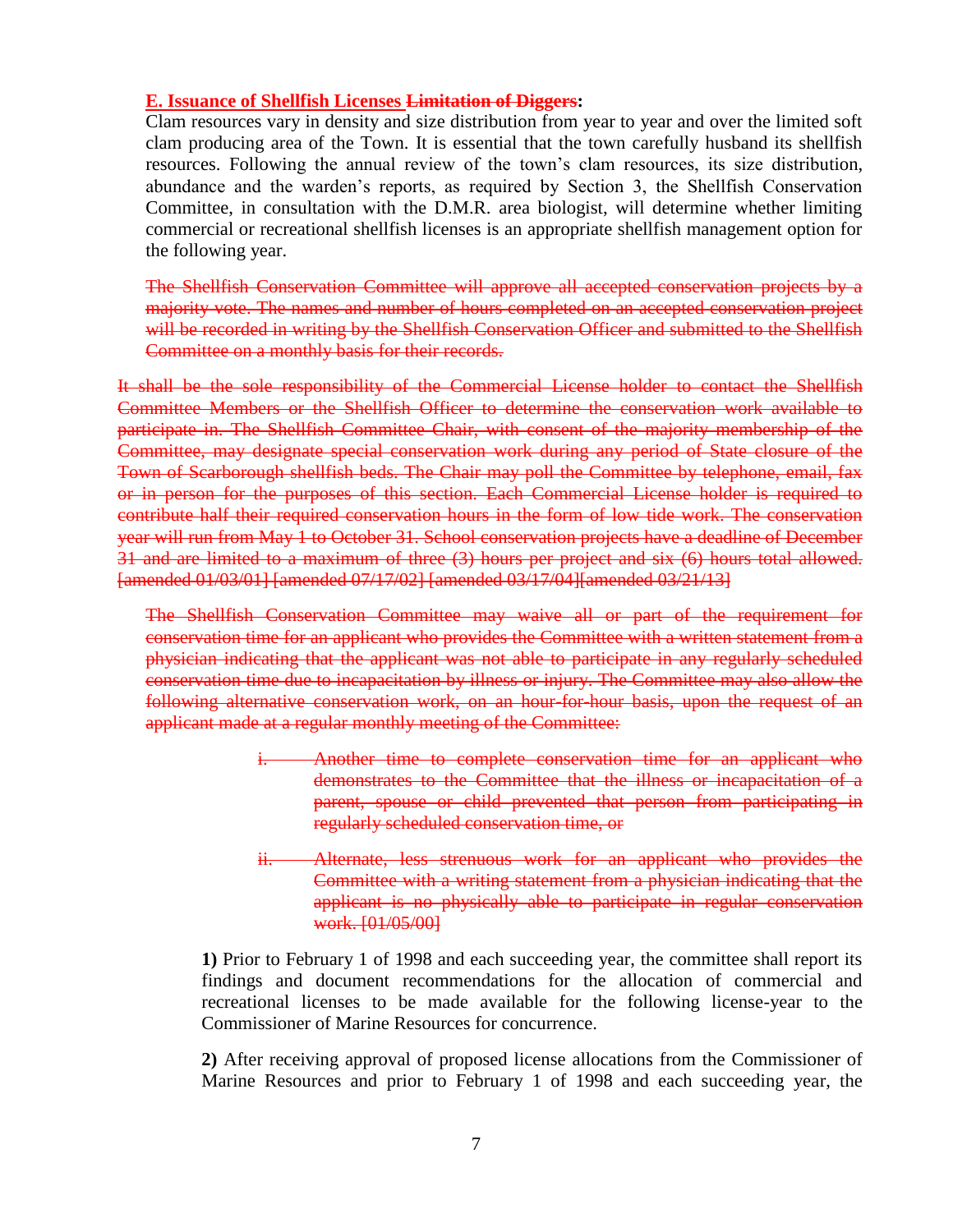Shellfish Conservation Committee shall notify the Town Clerk in writing of the number and allocation of shellfish licenses to be issued.

**3)** Notice of the number of licenses and the procedure for application shall be published in a trade or industry publication, or in a newspaper or combination of newspapers with general circulation, which the municipal officers consider effective in reaching persons affected, not less than 10 days prior to the period of issuance and shall be posted in the municipal offices until the period concludes.

**4)** The Town Clerk shall accept applications for shellfish licenses annually commencing on the first Monday in April, or on the first town office business day thereafter if the first Monday is not a business day. [03/19/03]

## **(a) Commercial Renewal Licenses.**

(i): On that the first Monday of April and on the next subsequent business day, the Clerk shall issue license only to holders of resident and non-resident commercial shellfish licenses who seek renewal and who have completed at least 12 hours of approved conservation activities which may include mandatory shellfish seeding as well as voluntary conservation work time approved under this Ordinance during the term of their current licenses or at least 4 hours of such work if the holder is 70 years of age or older. Such applicants may apply by mail pursuant to subparagraph (ii) below or must appear in person at the office of the Town Clerk during that two day period and pay the application fee at the time of issuance of the license. The Clerk shall issue commercial licenses to such qualified applicants on a first come, first served basis during those two business days. Any holder of a commercial license whose status as a resident or non-resident has changed at the time of application or who did not complete the requisite hours of approved conservation activities shall not be entitled to apply for renewal under this subsection (a) but may apply for a new license under subparagraph (b) below. [03/16/2005]

(ii): Effective March 1, 1998 in lieu of applying in person pursuant to subparagraph (I) above, an applicant for a renewal resident or non-resident commercial license may apply by mail. Applications by mail must be received at the Town Clerk's office on a day that office is open for business no earlier than March 1 and no later than March 31. The application must be accompanied by the required license fee, a copy of the applicant's driver's license, a copy of the applicant's motor vehicle registration certificate, and any other information upon which the applicant relies to document residency. The Clerk shall mark all applications with the date and time of receipt. If more than one application is received at the same time, the Clerk shall determine their order or receipt of random drawing and mark them accordingly. The Clerk's marks concerning order of receipt shall be conclusive for purposes of applying the first-come firstserved provisions of paragraph (i) above.

# **(b) Non-Renewal Resident Commercial and Non-Resident Non-Reciprocating Commercial Licenses.**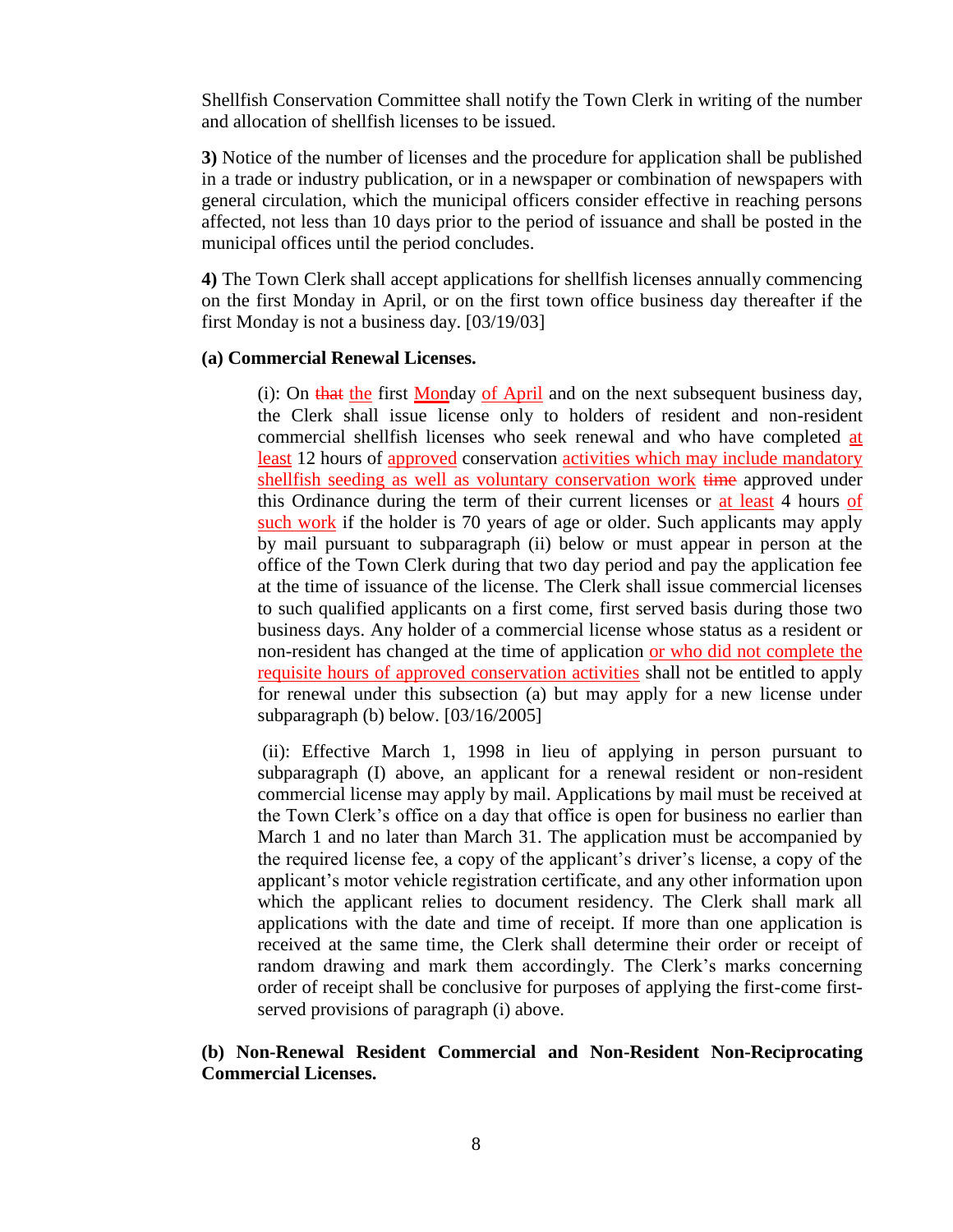(i) On the third and fourth subsequent business days, the Clerk shall accept applications for any remaining resident commercial shellfish licenses and nonresident non-reciprocating commercial shellfish licenses. Applicants must apply in person and be 18 years of age at the time of application, at the office of the Town Clerk. The Clerk shall not issue any licenses during the third and fourth business days, but shall inform each applicant that licenses will be awarded on the basis of a lottery and advise each applicant of the time and place where the lottery will be held. On the fifth subsequent business day, the Clerk shall conduct a lottery for the issuance of the remaining resident commercial shellfish licenses and a lottery for the issuance of non-resident non-reciprocating commercial shellfish licenses. In order to be entered into the lottery, an applicant must be present and must tender the application fee at the time of the lottery drawing. The Clerk shall award the remaining resident commercial shellfish licenses by drawing the names of qualified applicants at random and then shall award the non-resident non-reciprocating commercial shellfish licenses by drawing the names of qualified applicants at random.

(ii) If, after June 1 annually, any allocated licenses remain unissued, on the first consecutive Monday, Tuesday and Wednesday in June applications shall be taken and placed in a lottery pool. Applicants must apply in person and be 18 years of age at the time of application. On the following Friday, applicants' names shall be drawn at random by the Town Clerk. Physical presence and full payment are required at the time of drawing, and all applicants must meet eligibility requirements for the license category that they apply for. The lottery shall be conducted in the same fashion as the lottery under section  $5(**DE**)(4)(b)(i).$ 

**(c) Resident Student Commercial Renewal Licenses, Non-Resident Student Commercial Renewal Licenses and Over 60 Resident Commercial Bushel Renewal Licenses.** Shall be renewable in the same manner as Resident and Non-Resident Commercial Licenses under Section  $5.\overline{\triangleleft}B.4(a)$ , except that required shellfish seeding hours and additional voluntary conservation hours shall be:

| Resident                                     | $\mathcal{R}$ |  | Non-Resident        | Student                              | No conservation time required.       |
|----------------------------------------------|---------------|--|---------------------|--------------------------------------|--------------------------------------|
| Commercial Licenses under the age of 18      |               |  |                     | [Voluntary participation is          |                                      |
|                                              |               |  |                     |                                      | encouraged.                          |
| <b>Resident</b>                              | $\&$          |  | Non-Resident        | Student                              | Twelve (12) hours of approved        |
| Commercial Licenses 18 years of age or older |               |  |                     | conservation activities              |                                      |
| at the time the license is issued.           |               |  |                     |                                      |                                      |
| 60<br>Over                                   |               |  | Resident Commercial | <b>Bushel</b>                        | Eight (8) Hours of approved          |
| Licenses                                     |               |  |                     | conservation activities [03/16/2005] |                                      |
|                                              |               |  |                     |                                      | [11/02/2005]                         |
| All Commercial License Holders 70 or Older   |               |  |                     | Four (4) hours of approved           |                                      |
|                                              |               |  |                     |                                      | conservation activities [03/16/2005] |
|                                              |               |  |                     |                                      | [11/02/2005]                         |

Any holder of a student commercial license or over 60 license whose status as a resident or non-resident has changed at the time of application or who did not complete the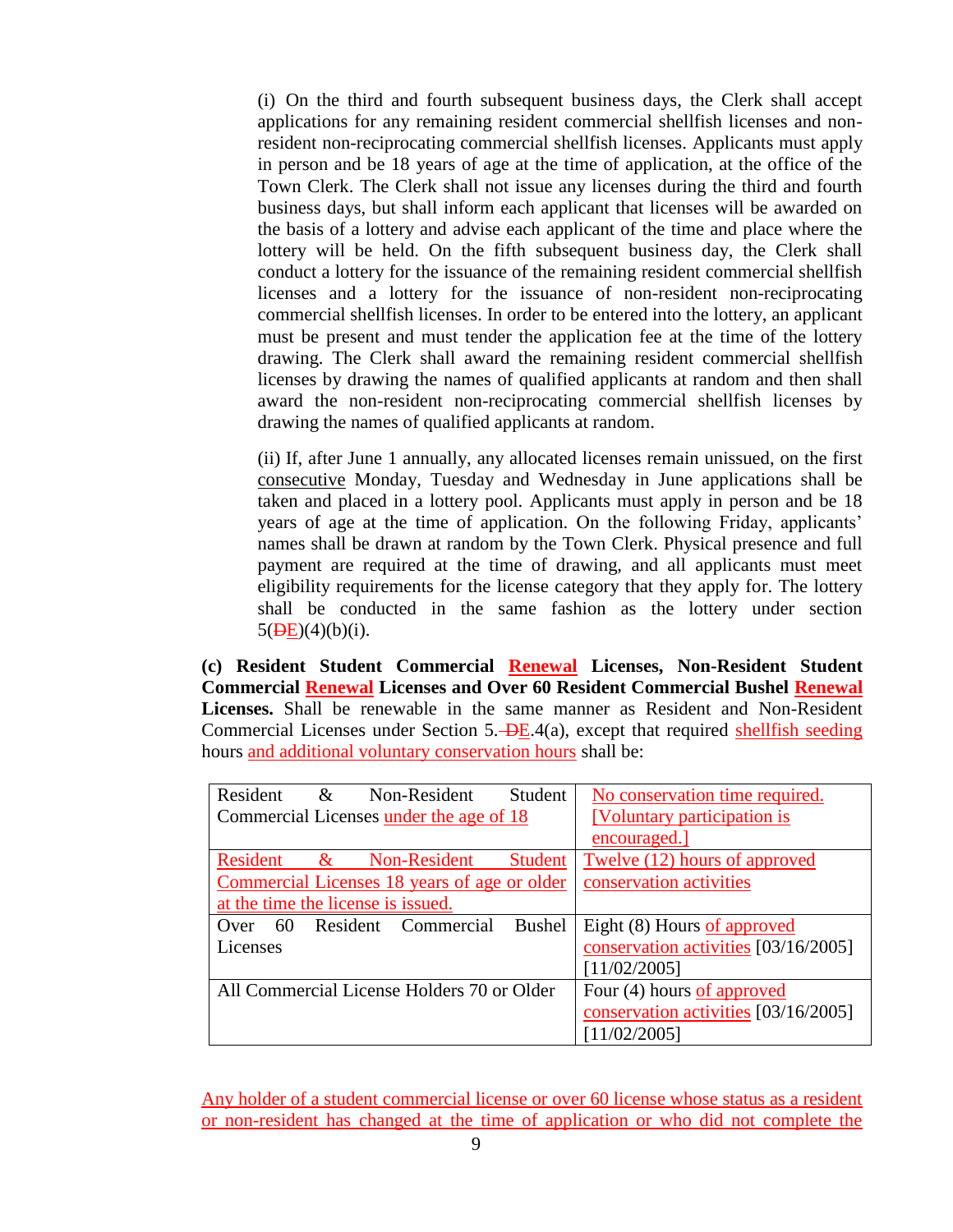requisite hours of approved conservation activities shall not be entitled to apply for renewal under this subsection (a) but may apply for a new license under subparagraph (d) below.

**(d) Non-Renewal Resident Student Commercial Licenses, Non-Resident Student Commercial Licenses and Over 60 Resident Commercial Bushel Licenses.** Applications for new (non-renewal) Resident Student Commercial Licenses, Non-Resident Student Commercial Licenses and Over 60 Resident Commercial Bushel License shall be processed in the same manner as applications for non-renewal Resident Commercial and Non-Resident Non-Reciprocating Commercial Licenses under Section 5. DE.4(b), except that for Resident Student Commercial Licenses and Non-Resident Student Commercial Licenses the clerk shall continue drawing names after all licenses have been awarded and until all applicants have been placed on a list in the order their names have been drawn. Any Student Commercial License which is surrendered after issuance shall be made available to the remaining applicants on that list in the order their names were drawn, and then to other applicants on a first-come, first-served basis.

## **(d) Resident Recreational Licenses.**

Commencing on the second Monday in April annually the Town Clerk shall accept applications for resident recreational shellfish licenses. Applicants must appear in person at the office of the Town Clerk. Licenses shall be awarded on a first come, first served basis.

#### **(e) Non-resident Recreational Licenses.**

On the second Monday, Tuesday and Wednesday until noon, in April annually, the Town Clerk shall accept applications for non-resident recreational licenses. Applicants must apply in person at the office of the Town Clerk and shall have their names placed in a lottery pool. On that Wednesday at 6:00 p.m., the licenses shall be awarded to applicants drawn at random from the pool by the Clerk and shall not exceed ten percent (10%) of the number of allocated resident recreational shellfish licenses. Physical presence and full payment are required at the time of drawing. The lottery shall be conducted in the same fashion as the lottery under section  $5(\overline{DE})(4)(b)(i)$ .

#### **(f) Remaining Licenses.**

If, after August 1 annually, any allocated licenses remain unissued, the clerk shall issue such licenses on a first-come, first served basis, without regard to the residency of the applicant or the allocation between resident and non-resident licenses. [03/16/2005] [11/02/2005]

## **(g) Day Licenses.**

After all available resident and non-resident recreational licenses have been issued under Section  $5(\overline{DE})(4)(d)$  and  $5(\overline{DE})(4)(e)$  above, the clerk may receive applications for and issue resident recreational day licenses and non-resident recreational day licenses, on a first-come, first-served basis without regard to residency of the applicant. Applicants must appear in person at the office of the Town Clerk no earlier than 5 calendar days before the day for which the license is requested. An applicant may obtain only one day license at a time and must appear in person on a separate day for each license requested. Each license issued under this section shall specify the calendar day for which it is issued and shall be valid for that day only. [03/16/2005] [11/02/2005]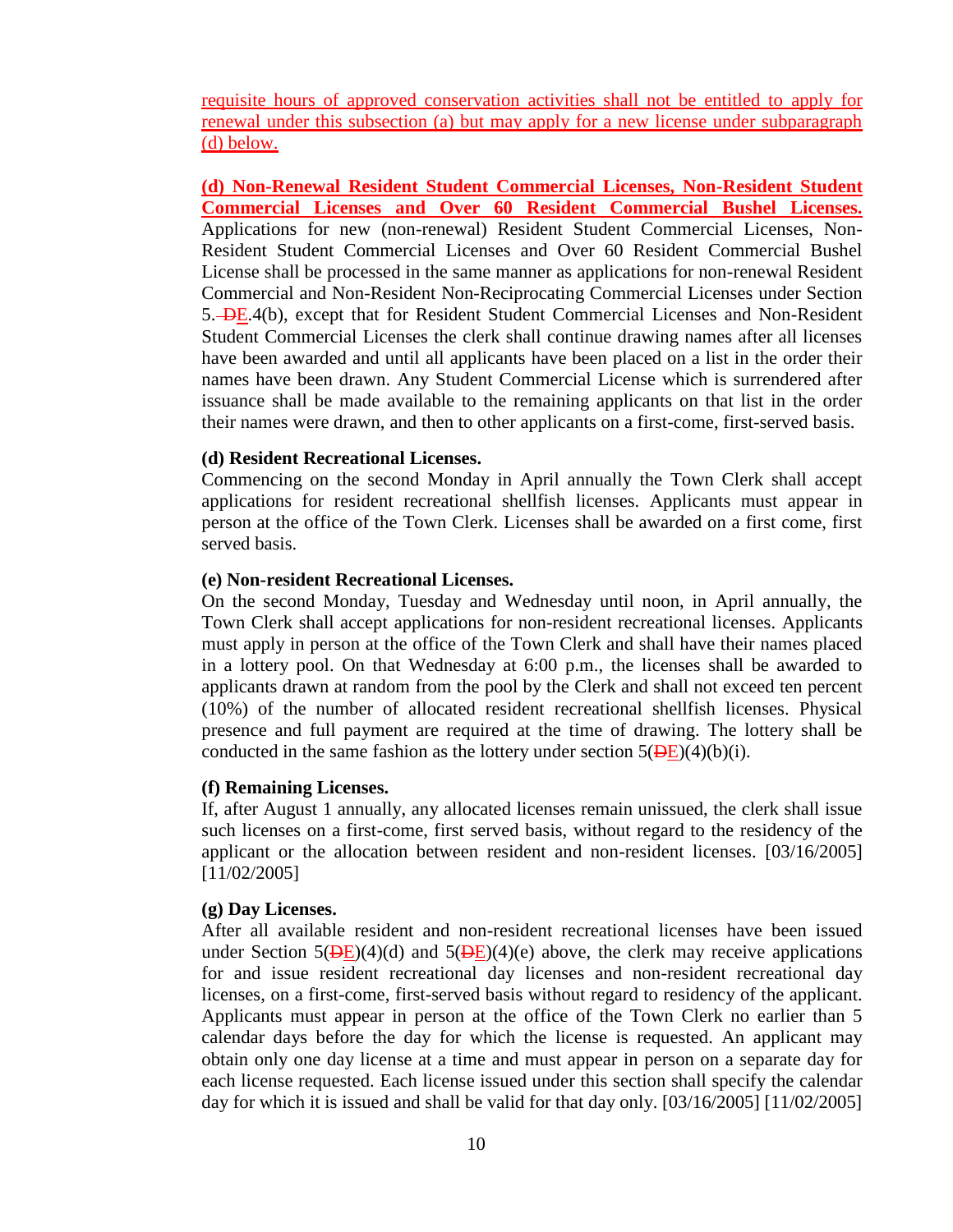## **E. License expiration date:**

Each license issued under authority of this Ordinance expires at midnight the 30th of April next following the date of issue.

## **F. Reciprocal Harvesting Privilege:**

Licensees from any other municipality co-operating with this municipality on a joint shellfish management program may harvest shellfish according to the terms of their management program, may harvest shellfish according to the terms of their licenses.

## **G. Children 16 years or younger may accompany a recreational license holder:**

The recreational license holder and accompanying children are entitled to dig no more than the previously stated amount, "one peck of shellfish in any one day for the use of himself the holder and his <u>or her</u> family." [amended 07/17/02]

## **H. Suspension: [amended 04/18/01] [amended 03/01/06]**

**1.** Any shellfish licensee having one conviction for a violation of this Ordinance or for a violation occurring within the Town of Scarborough of any state statute regulating the digging or taking of shellfish shall have his or her shellfish license automatically suspended for a period of 14 days. Subsequent convictions during the same license year (May 1 - April 30) shall result in an automatic suspension of sixty (60) days. A licensee shall have his or her record cleared if there are no convictions within one year from the time of a conviction. As used in this paragraph, the term "digging" means using a shovel, spade, rake, tool or hands to uncover shellfish from the ground and the term "taking" means removing a marine organism from its natural habitat. [amended 04/18/01]

**2.** Any shellfish licensee having one conviction for a violation occurring within the Town of Scarborough of 12 M.R.S.A. § 6625 (governing identification and tagging of shellfish) shall have his or her shellfish license automatically suspended for a period of seven (7) days. Subsequent convictions during the same license year (May 1 - April 30) shall result in an automatic suspension of fourteen (14) days. A licensee shall have his or her record cleared if there are no convictions within one year from the time of a conviction. [amended 04/18/01]

**3.** A licensee whose shellfish license has been suspended pursuant to this section shall automatically have his or her license reinstated after the period of suspension has been served. [amended 04/18/01]

**4.** The suspension shall be effective from the third business day after the date of mailing of a Notice of Suspension by the Town Clerk to the Licensee or upon presentation of a Notice of Suspension by the Town Marine Resource Officer, whichever is earlier. [amended 02/18/98].

**5.** Any licensee whose shellfish license has automatically been suspended pursuant to this section shall be entitled to a hearing before the Shellfish Conservation Committee upon filing of a written Request for Hearing with the Town Clerk within 30 days following the effective date of suspension. Filing of the request for hearing with the Town Clerk stays the suspension until the end of the seventh day following the decision of the Shellfish Conservation Committee. The licensee may appeal the decision of the Shellfish Committee before the Town Council by filing a written Request for Appeal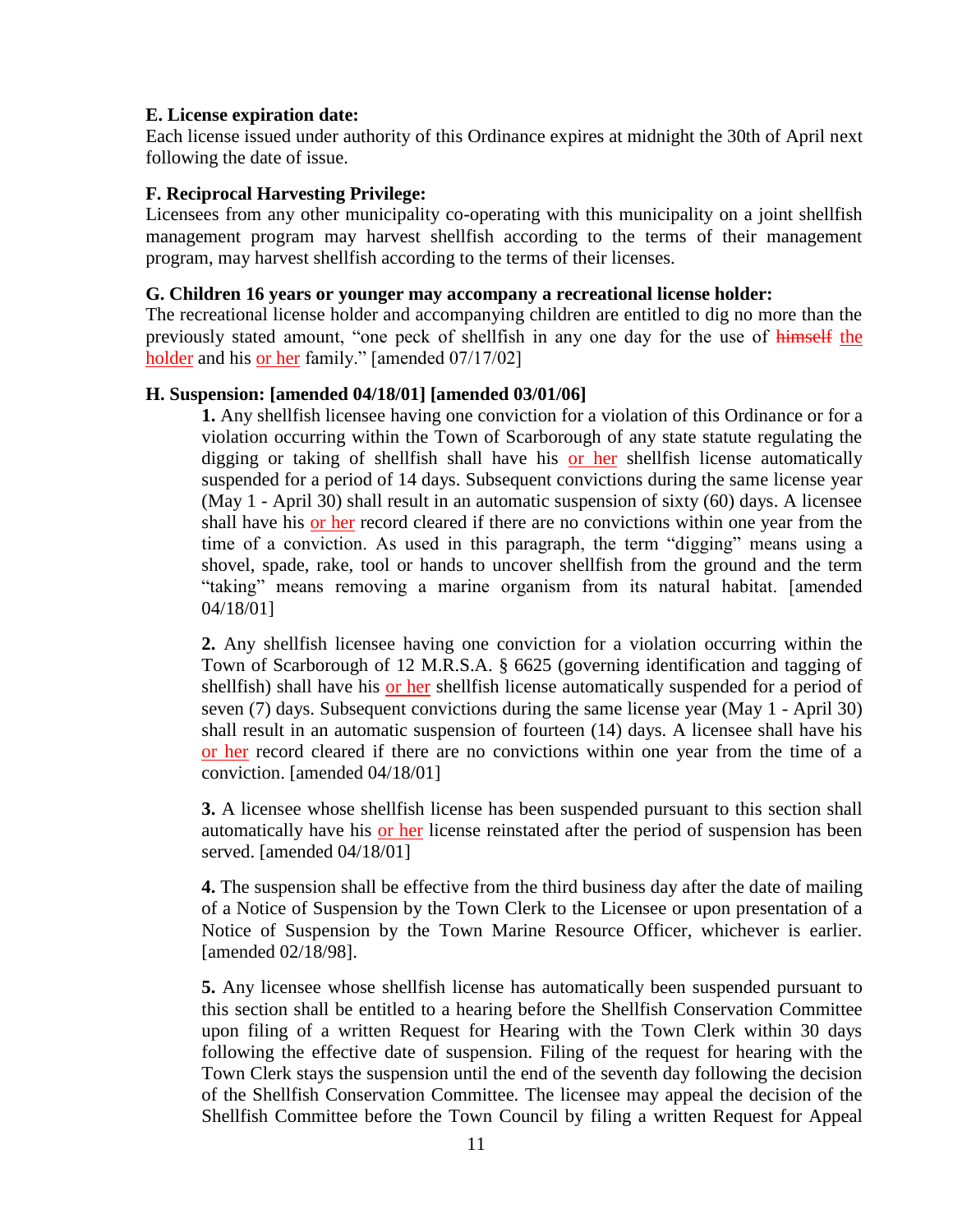with the Town Clerk within 7 days of the decision of the Shellfish Conservation Committee. Filing of the Request for Appeal with the Town Clerk stays the suspension until the Town Council has rendered its decision. [amended 04/18/01]

**6.** No holder of a commercial license under this Ordinance shall dig or take shellfish during any time that holder's State of Maine Shellfish License is suspended. During any such period of suspension, the holder's license under this Ordinance is automatically suspended. [amended 02/18/09]

# **I. Opening and Closing of Flats:**

The Shellfish Conservation Committee, with the approval of the Commissioner of Marine Resources, may open and close the areas for shellfish harvest (the "Conservation Areas"). Except in the case of emergencies, the Shellfish Conservation Committee shall follow the following procedure prior to opening or closing a Conservation Area:

**1.** Upon determination by the Shellfish Conservation Committee or by the Chair of the Committee that the opening or closing of a Conservation Area should be considered, the Chair shall place the proposed opening or closing on an agenda for a public hearing.

**2.** No less than 7 days prior to the hearing, a notice of the hearing describing the location of the Conservation Area proposed to be opened or closed shall be: (a) posted at the Town Office; (b) published in a newspaper of general circulation in the Town of Scarborough; and, (c) communicated to the Department of Marine Resources. The notice may also be placed on the Scarborough Shellfish Conservation Officer's telephone recording.

**3.** At the public hearing, the Shellfish Conservation Committee shall present and entertain evidence obtained from shellfish surveys and other sources. Members of the public may then comment on such evidence and may present additional evidence relevant to the proposed opening or closing.

**4.** At the conclusion of the evidence, the Shellfish Conservation Committee shall make findings of fact based on the evidence presented, shall reach conclusions based on those findings of fact, shall order whether the Conservation Area in question shall be opened or closed, and may set such time limitations and other harvesting conditions as are consistent with good conservation practices.

**5.** The order of the Shellfish Conservation Committee shall be forwarded to the Commissioner of Marine Resources and shall not take effect until approved by the Department of Marine Resources.

In the event the Shellfish Conservation Committee determines that an emergency closing of a Conservation Area is necessary, the Committee may take action without following the procedures described above, provided that the Committee makes a reasonable effort to give adequate public notice and allow for public participation. [amended 01/03/01]

## **J. Hours Prohibited:**

It shall be unlawful to dig any shellfish anywhere in the Town of Scarborough between the hours of one half hour after sundown and one half hour before sunrise. (amended 10/17/2007)[amended 03/21/13]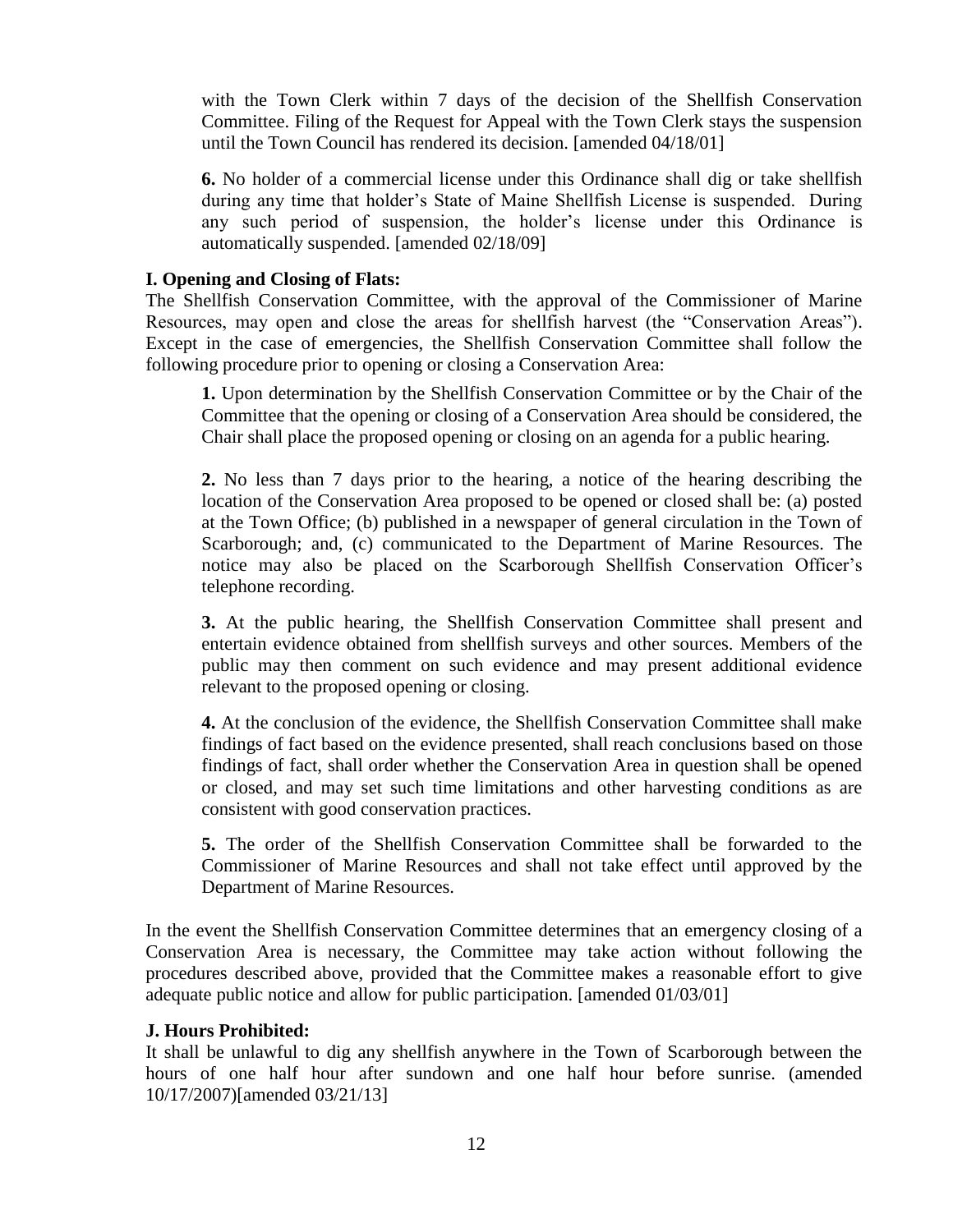# **K. Penalty:**

Any person who violates any provision of this ordinance commits a crime, not a civil violation, punishable by a fine of up to \$1,500 per offense, as provided in 12 M.R.S.A. §6671(10). Any person holding a commercial license under this Ordinance who aids or abets the harvest of shellfish in violation of this Ordinance also commits a violation of this Ordinance and shall be subject to the same fines as the person he or she assisted. [amended 04/04/2007]

## **L. Administrative Suspension of Recreational License:**

If the Shellfish Conservation Officer determines that the holder of a recreational license has sold or otherwise received remuneration for shellfish harvested pursuant to the recreational license, or that the holder of a license has violated Section 5(N) of this ordinance the Shellfish Conservation Officer may impose an administrative suspension of the License and of eligibility for a license in the next licensing year. The Shellfish Conservation Officer shall give written notice to the license holder of the administrative suspension, which shall be effective from the third business day after mailing of the Notice of Suspension or upon presentation of the Notice of Suspension by the Shellfish Conservation Officer, whichever is earlier. The license holder may appeal the administrative suspension in the same manner as an automatic suspension under section 5.H.(3). The Shellfish Conservation Officer may,  $\frac{1}{2}$  in his at their discretion, employ the administrative suspension in addition to or as an alternative to the penalties provided in section 5.K. The administrative suspension process and determinations resulting from that process are separate from and shall not be affected by the pendency or outcome of any court proceeding for the imposition of penalties under section 5.K. [amended 02/18/98]

## **M. Clam Size and Tolerance of Harvest:**

1) Clam size and tolerance of harvest. A person shall not harvest or possess softshell clams which are less than two (2) inches in the longest diameter to the amount of more than ten (10) percent of any lot.

2) The method of determining tolerance. The tolerance of ten (10) percent must be determined by a numerical count of not less than one (1) nor more than four (4) pecks taken at random from various parts of the lot. If the lot contains less than one (1) peck, the tolerance must be determined by numerical count of the entire lot.

## **N. Unlawful Sale of Shellfish.**

It is a violation of this Ordinance for any holder of a license under this Ordinance to sell or otherwise receive remuneration for any shellfish dug or taken within the Town of Scarborough by any person who does not hold a valid shellfish license issued by the Commissioner of Marine Resources pursuant to 12 M.R.S.A. § 6601. [02/18/98]

## **O. Method of Harvest.**

The only acceptable method of harvest shall be by use of the hand-held clamrake, with a handle no more than eighteen inches in length. Use of shovels, spades and pitch forks shall be prohibited. [03/01/06]

Vote: 6 Yeas.

**Order No. 15-041, 7:00 p.m. Public Hearing and action on the request for a Combined Massage Establishment / Massage Therapist License from Marie Ann Dittmer located at 7 Oakhill Terrace.** Council Chair Holbrook opened the public hearing. As there were no comments either for or against, the hearing was closed at 7:09 p.m.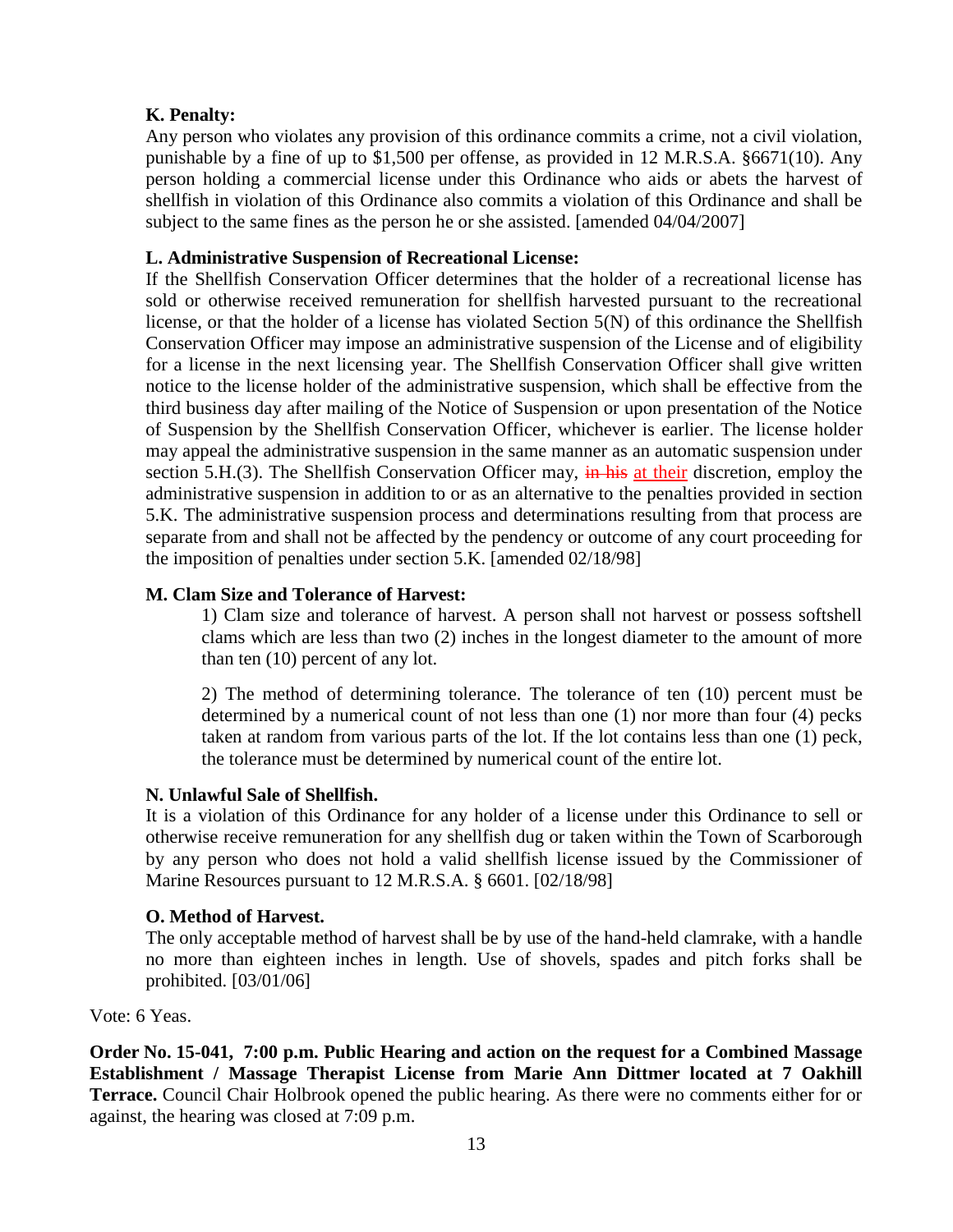Motion by Councilor St. Clair, seconded by Councilor Caterina, to move approval on the request for a Combined Massage Establishment / Massage Therapist License from Marie Ann Dittmer located at 7 Oakhill Terrace.

Vote: 6 Yeas.

**Order No. 15-042, 7:00 p.m. Public Hearing and action on a request for a Liquor License from DJIJR, Inc. d/b/a Salty Bay Seafood Take-Out located at 68 Jones Creek Drive.** Council Chair Holbrook opened the public hearing. As there were no comments either for or against, the hearing was closed at 7:09 p.m.

Motion by Councilor St. Clair, seconded by Councilor Caterina, to move approval on the request for a Liquor License from DJIJR, Inc. d/b/a Salty Bay Seafood Take-Out located at 68 Jones Creek Drive.

Vote: 6 Yeas.

# **OLD BUSINESS: None at this time.**

## **NEW BUSINESS:**

**Order No. 15-043. Act on the request as follows: Be it Ordered that the Town Council, following a the request made by the Treasurer, grants a tax abatement of the 2013-2014 taxes specially assessed to FLP, LLC in the amount of \$16,542.50 along with interest and fees in the amount of \$1,011.26 such taxes securing collection of the special assessment of the proportional costs of the utility improvements installed in the Haigis Parkway Development District benefitting the FLP, LLC property and the amount of the abatement reflecting the correct frontage and area of the FLP, LLC parcel used in determination of the special assessment to apportion development costs for the Haigis Parkway utility improvements; the Treasurer, Tax Collector and Assessor to also prepare and issue such other documents as also may be required.** Thomas J. Hall, Town Manager, gave a brief overview on this Order.

Motion by Councilor St. Clair, seconded by Councilor Caternia, to move approval of Order No. 15-043 as follows: Be it Ordered that the Town Council, following a the request made by the Treasurer, grants a tax abatement of the 2013-2014 taxes specially assessed to FLP, LLC in the amount of \$16,542.50 along with interest and fees in the amount of \$1,011.26 such taxes securing collection of the special assessment of the proportional costs of the utility improvements installed in the Haigis Parkway Development District benefitting the FLP, LLC property and the amount of the abatement reflecting the correct frontage and area of the FLP, LLC parcel used in determination of the special assessment to apportion development costs for the Haigis Parkway utility improvements; the Treasurer, Tax Collector and Assessor to also prepare and issue such other documents as also may be required.

Vote: 6 Yeas.

**Order No. 15-044. Act to authorize the Town Manager to renew the Parking Agreement with the Higgins Beach Inn.** Thomas J. Hall, Town Manager, gave a brief overview on this Order.

Motion by Councilor St. Clair, seconded by Councilor Caterina, to move approval to authorize the Town Manager to renew the Parking Agreement with the Higgins Beach Inn.

Vote: 6 Yeas.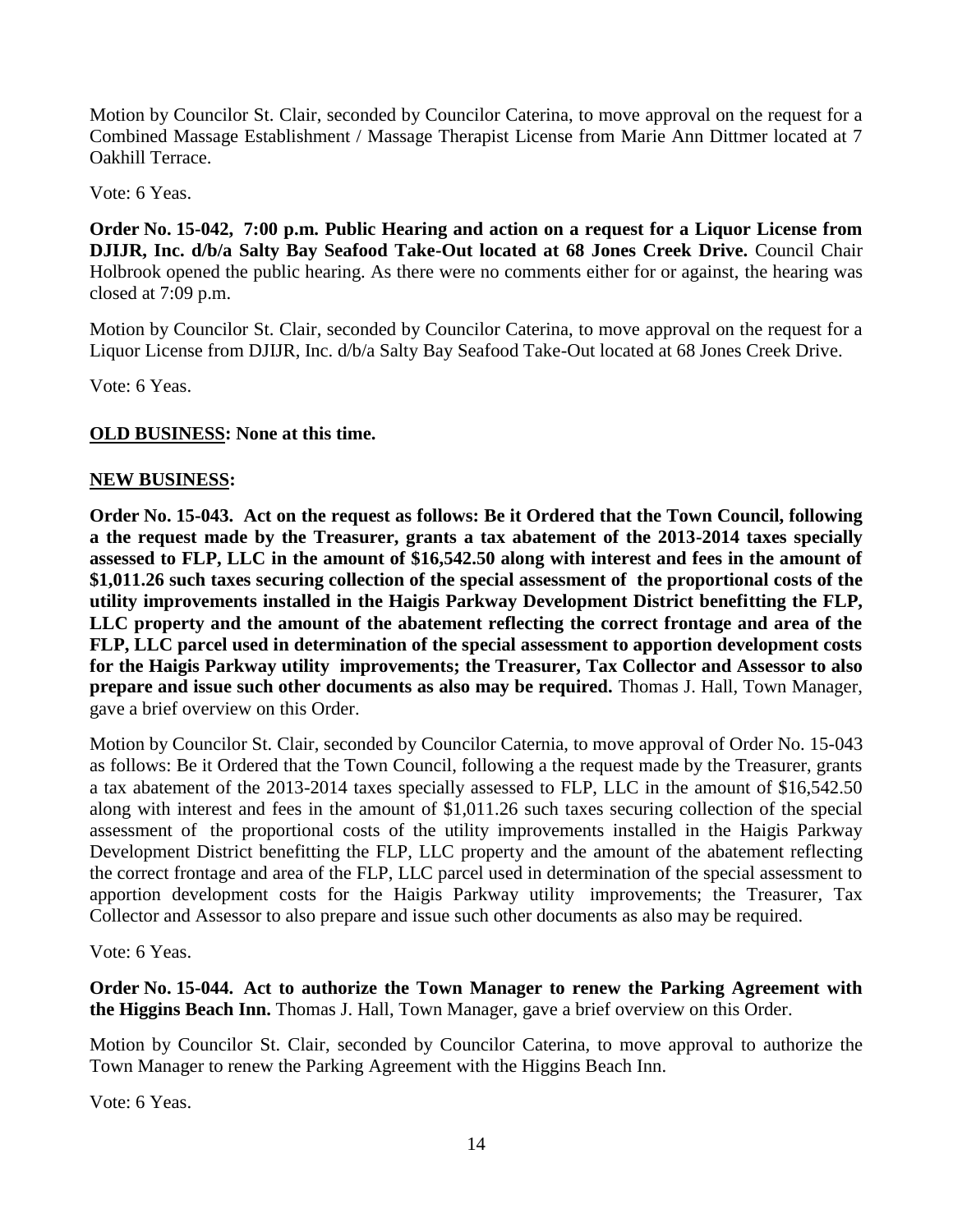**Order No. 15-045. Act on the request to ratify the collective bargaining agreement between the Town of Scarborough and the Scarborough Professional Dispatchers Unit of Scarborough Firefighter Association - IAFF #3894.** Jaclyn Mandrake, Director of Human Resources, gave a brief overview on the proposed changes to the agreement.

Motion by Councilor Caterina, seconded by Councilor St. Clair, to move approval on request to ratify the collective bargaining agreement between the Town of Scarborough and the Scarborough Professional Dispatchers Unit of Scarborough Firefighter Association - IAFF #3894.

Vote: 5 Yeas. 1 Nay [Councilor Blaise].

# **Item 8. Non Action Items.**

# **Item 9. Standing and Special Committee Reports and Liaison Reports.**

- Councilor Caterina reminded everyone that would be a "Charette" going on at the Higgins Beach this weekend, along with a pot luck and silent auction.
- Councilor Blaise noted that the Public Works Director, Mike Shaw, hosted a meeting with other Public Works Directors who abut the Eastern trail. Their discussion was around how they maintained the trail. Councilor Blaise also noted that he had attended the Planning Board meeting and there was an application for the Transmission tower on the agenda. The Board had many questions that would need to be answered and this item would be continued to the next Planning Board meeting. The Board wants to make sure they do everything right.
- Couniclor Hayes gave an update on the Shellfish Conservation Commission as well as on the Transportation Committee.
- Council Chair Holbrook gave an update on the Appointments Committee and would like to post the following names:

# **Conservation Commission:**

Benjamin Keller as a full voting member with a term to expire in 2017.

# **Historic Preservation Committee:**

Sharman Kivatisky, Craig Frederick, Becky Delaware and Jessica Holbrook as full voting members with a terms to expire in 2017.

## **Senior Advisory Board:**

Bud Hanson as a full voting member with a term to expire in 2016.

Council Chair Holbrook gave an update on the VIP Appreciation Night, noting that this group does an amazing job for the community.

**Item 10. Town Manager Report.** Thomas J. Hall, Town Manager, gave the following updates:

- He too acknowledge VIPs, the community truly benefits from the service of these individuals and they truly enjoy what they do.
- The attorney bill that had been commented on was a bill for the town in defending the lawsuit that the individual [that spoke] had brought forward.
- He has had success on the tax acquired property list he will continue to update the Council at the progress.
- School Budget Validation voting has been very busy noting that there have been over 630 absentee ballots cast. Voting here at town hall Tuesday, June 9<sup>th</sup>
- Habitat Project had its closing was held last week and Grondin would be doing the site work.
- There retaining wall at the skate park is in need of repair as the wall is leaning forward toward the park side.